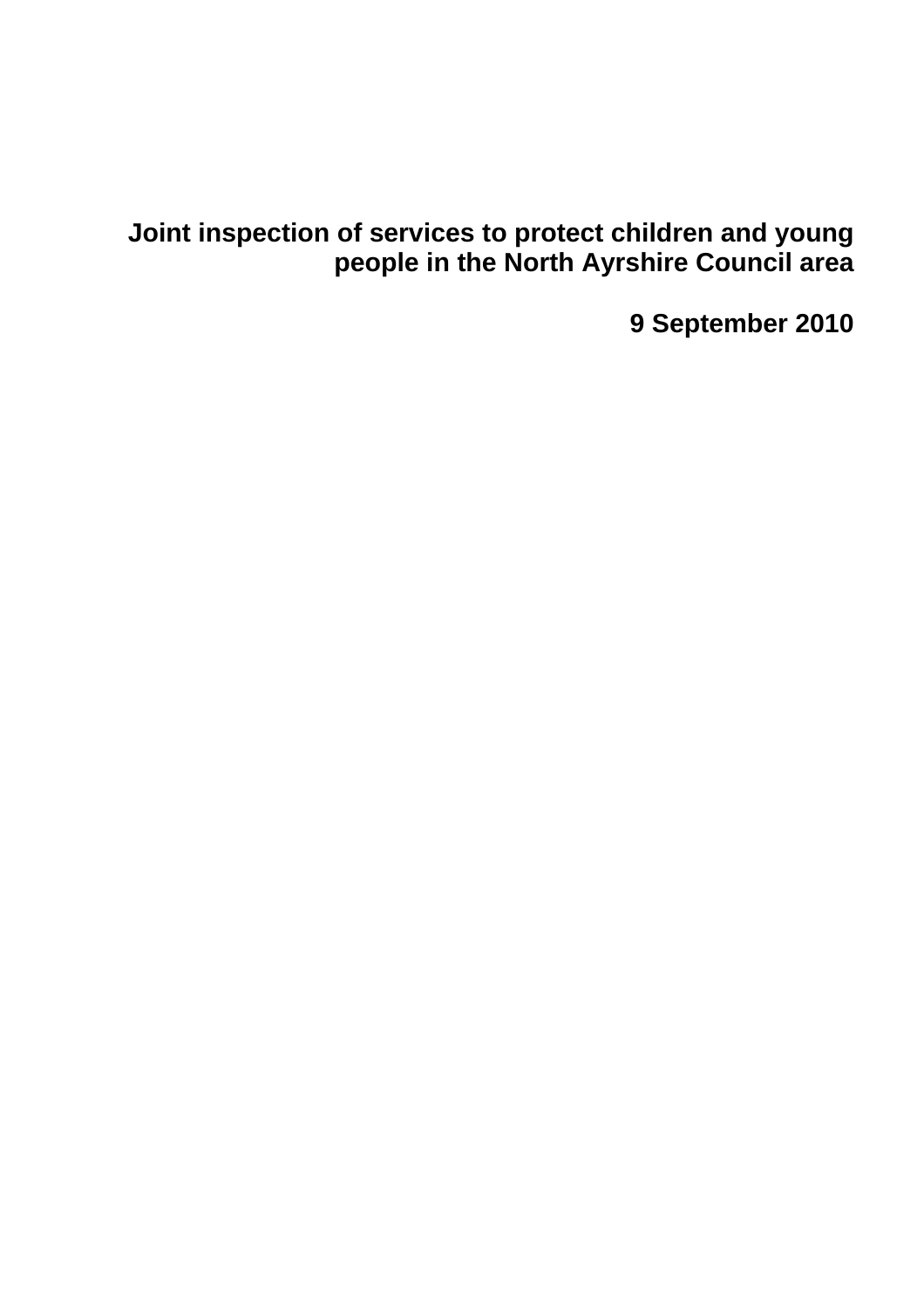The inspection of services to protect children<sup>1</sup> in the North Ayrshire Council area was carried out in April and May 2010. We looked at the services provided by health, the police, the council and the Children's Reporter. We also looked at the services provided by voluntary and independent organisations. Our report describes how good they are at protecting children and keeping them safe. To find this out we read a sample of children's files which were held by these services. We talked to a number of children and their parents and carers to listen to their views about the services they had received. We also spoke to staff in these services who worked with children, parents and carers and to senior managers who were responsible for these staff and the services they provided.

What we found and tell you about in this report is based on a sample of children and families. We cannot promise that this will be the same for every child in the area who might need help.

A team of inspectors gathered all the information and helped to write this report. These inspectors have experience of working across the range of services involved in protecting children. Inspection teams include professional staff who work in council areas elsewhere in Scotland.

l

 $1$  When we refer to children in this report we mean children and young people under the age of 18 years.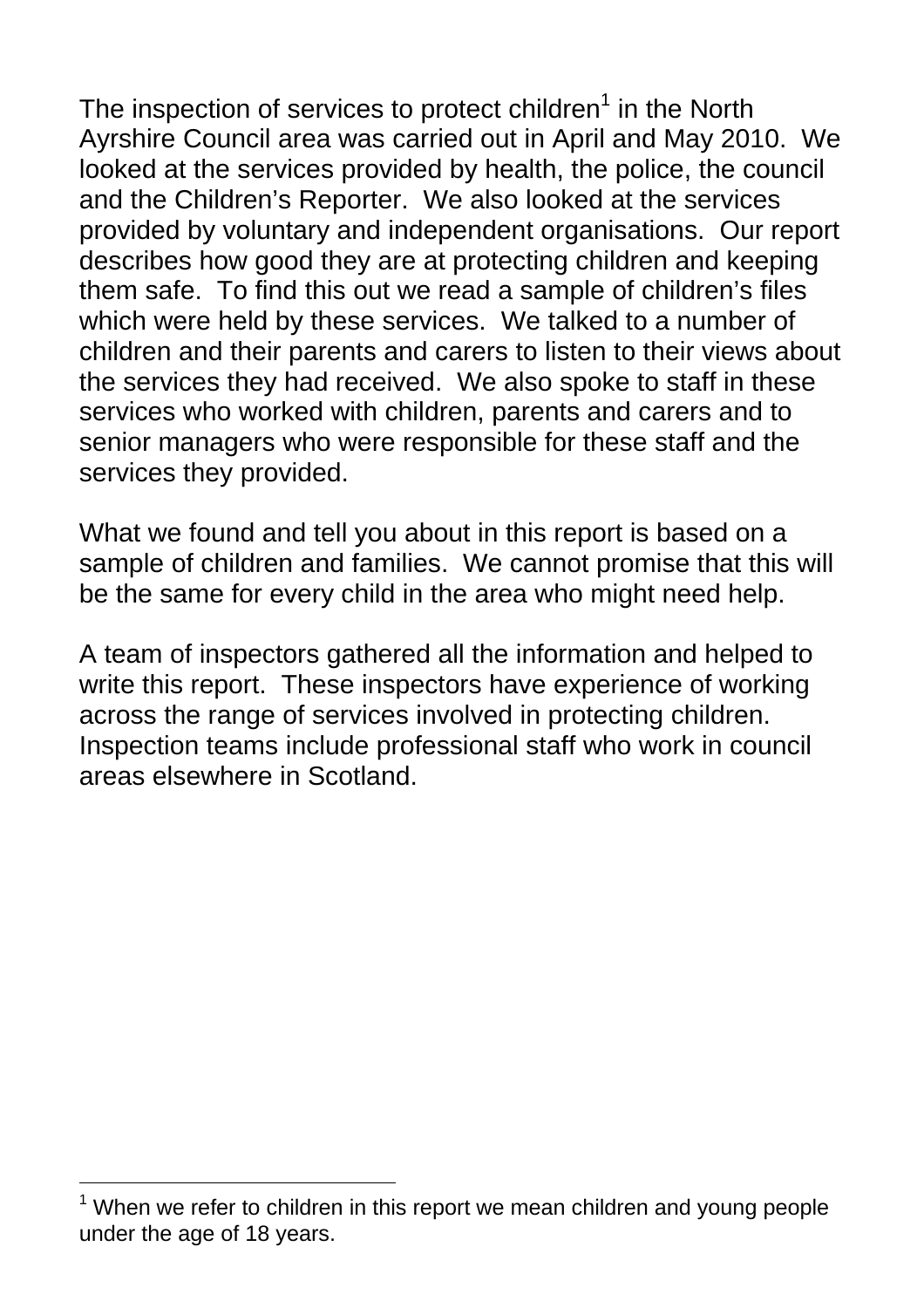# **Contents**

- 1. The area
- 2. Particular strengths that make a difference to children and families
- 3. Examples of good practice
- 4. How well are the needs of children and families met?
- 5. How good is the management and delivery of services?
- 6. How good is leadership and direction?
- 7. How are services improving?
- 8. What happens next?

## **1. The area**

North Ayrshire Council area is situated in the west of Scotland. It covers an area of 885 square kilometres. There are diverse communities located mainly in urban areas and small towns. The area has an extensive coastline and includes the islands of Arran and Cumbrae. North Ayrshire has a population of 135,920, with 21% under the age of 18 years compared to the Scottish average of 20.5%.

The number of children referred to the council for child protection enquiries increased between 2006 and 2009. The level of referrals is higher than that for Scotland as a whole. The proportion of children on the Child Protection Register (CPR) in North Ayrshire council is 2.3 per 1000 which is lower than the national average of 2.9.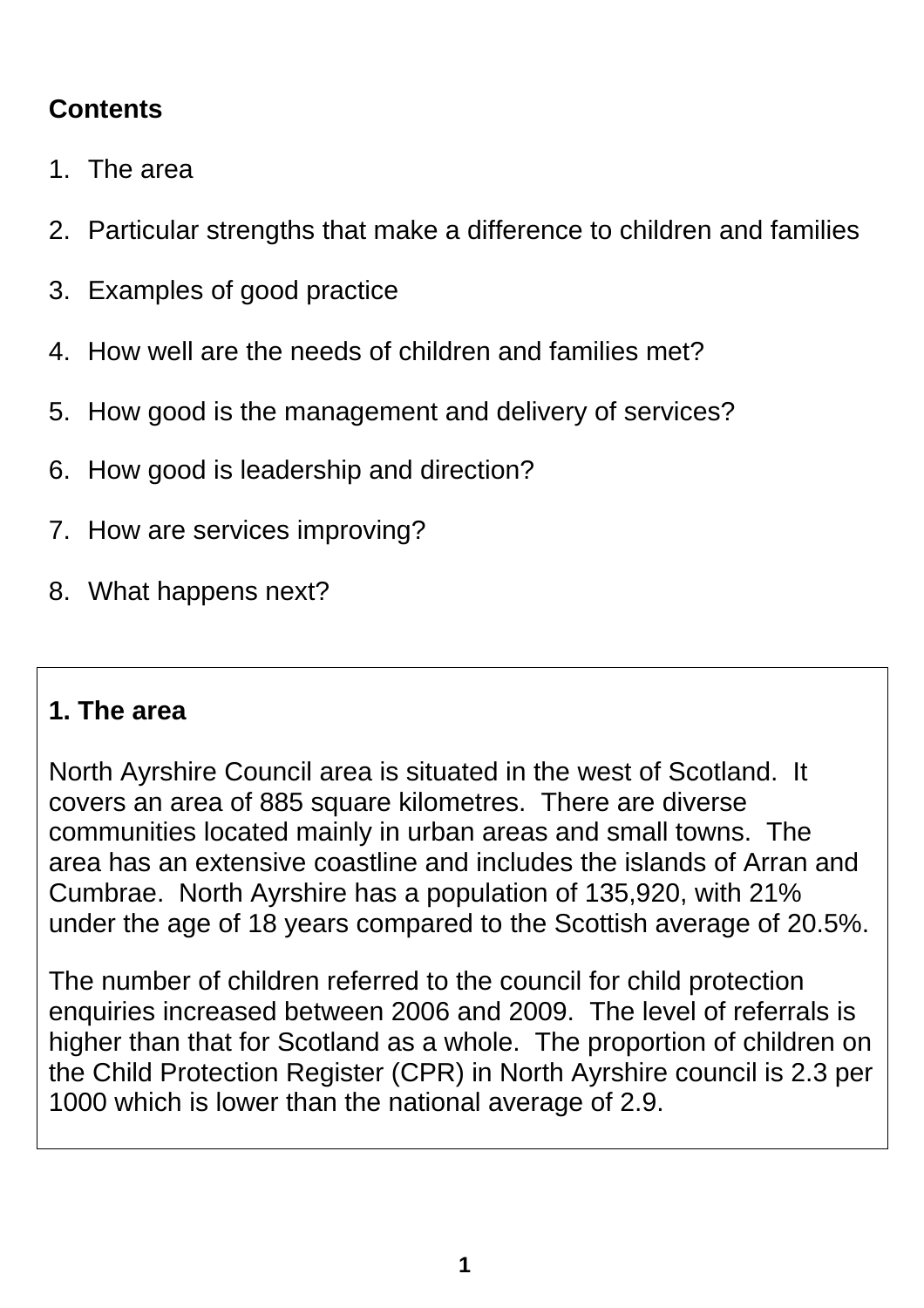## **2. Particular strengths that made a difference to children and families**

- Help and support provided by services at an early stage.
- Staff responding quickly and effectively to children who need help.
- Good communication and trusting relationships with staff.
- Strong leadership and teamwork to improve outcomes for children and families.

#### **3. Examples of good practice**

- Staff evaluating the outcomes of domestic abuse referrals and making improvements to meet children's needs better.
- Housing services playing an important part in identifying vulnerable children.
- Improving home security arrangements for adult and child victims of domestic abuse.

#### **4. How well are the needs of children and families met?**

A wide range of programmes in schools strongly promotes children's safety and wellbeing. A theatre company has performed the educational play *Cyberspyder* in all secondary schools effectively raising awareness of the children's personal safety, including their use of the internet. Some vulnerable children benefit from staff working with them individually to help them keep safe from domestic abuse,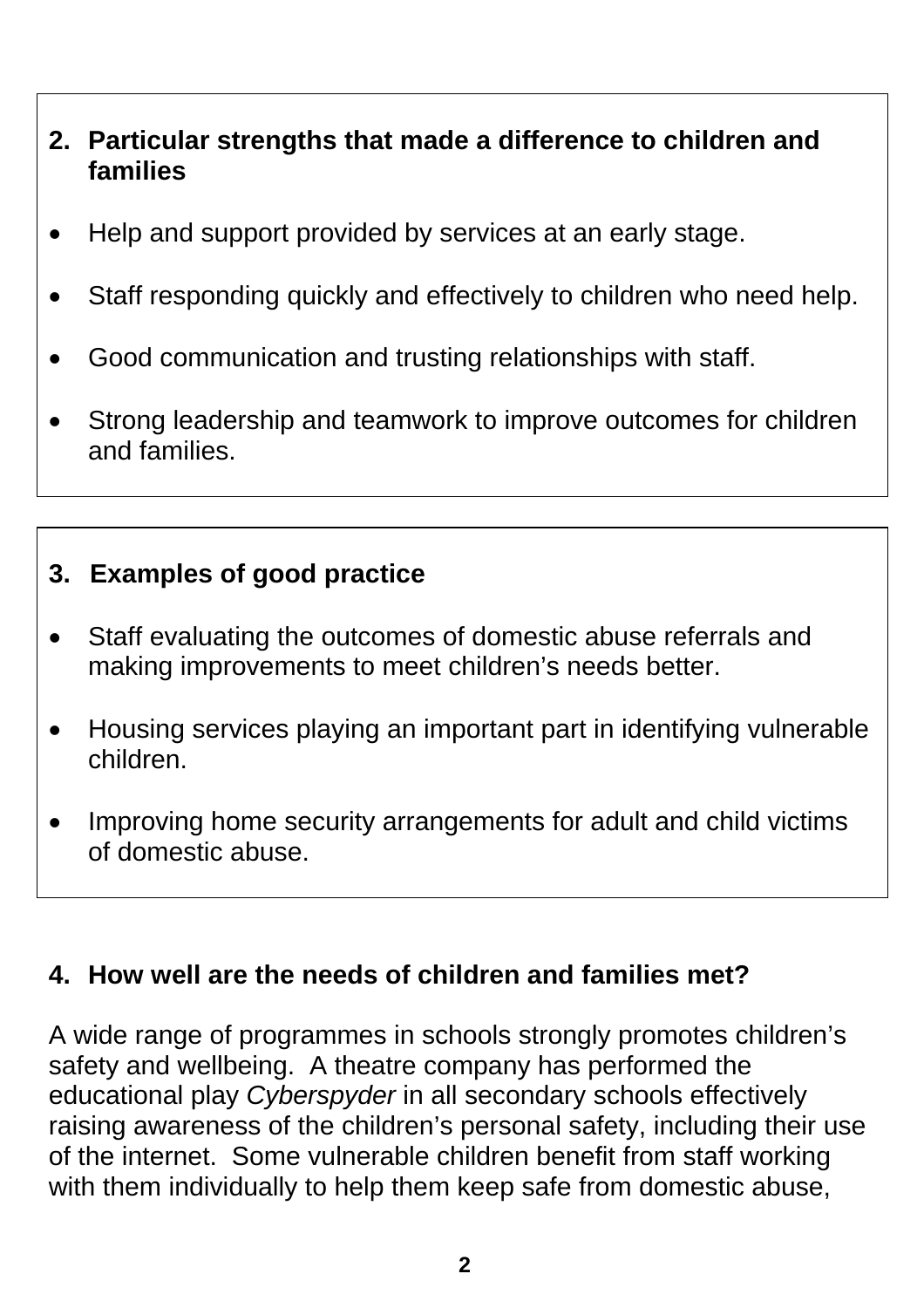parental substance misuse or bullying. Children are supported effectively by staff from a variety of services such as Women's Aid, the Young Person's Substance Support Team, youth services and schools. Parents and carers are helped by a wide range of very effective, flexible support which is put in place at an early stage to help them care for their children. Services provide practical help as well as emotional support and this is given at times when families most need it. They often receive intensive support in the evenings and at weekends. Staff identify vulnerable pregnant women at a sufficiently early stage to be able to help them better care for their babies. Support continues for most children and families for as long as they need it. For a few families, help is not provided early enough or it is removed too quickly.

Staff, across services, recognise children who are at risk of abuse or harm. They respond very quickly and share information well. In almost all cases police officers and social workers, including out of hours staff, take prompt and appropriate action following concerns about a child's safety. Staff carefully explain to children and families the actions they are taking and the reasons for these. Children are protected by the effective action of police officers at incidents of domestic abuse. Some decisions about risks to children are made without involving relevant health staff.

Staff consider the use of legal measures very carefully and use these well to protect children. When it is not safe for children to remain at home, they are placed with relatives or foster carers. Staff carry out checks to make sure that these placements are suitable. Improved communication across services is helping staff work together better to keep children safe.

Overall, staff are working well to meet the needs of most children who have experienced abuse and neglect. However they do not always identify all children's needs well, particularly their health needs. Children affected by substance misuse are, in most cases, benefiting from improvements in services. *Family Connexions, Children 1st 4Ward Steps* and addictions services provide essential help and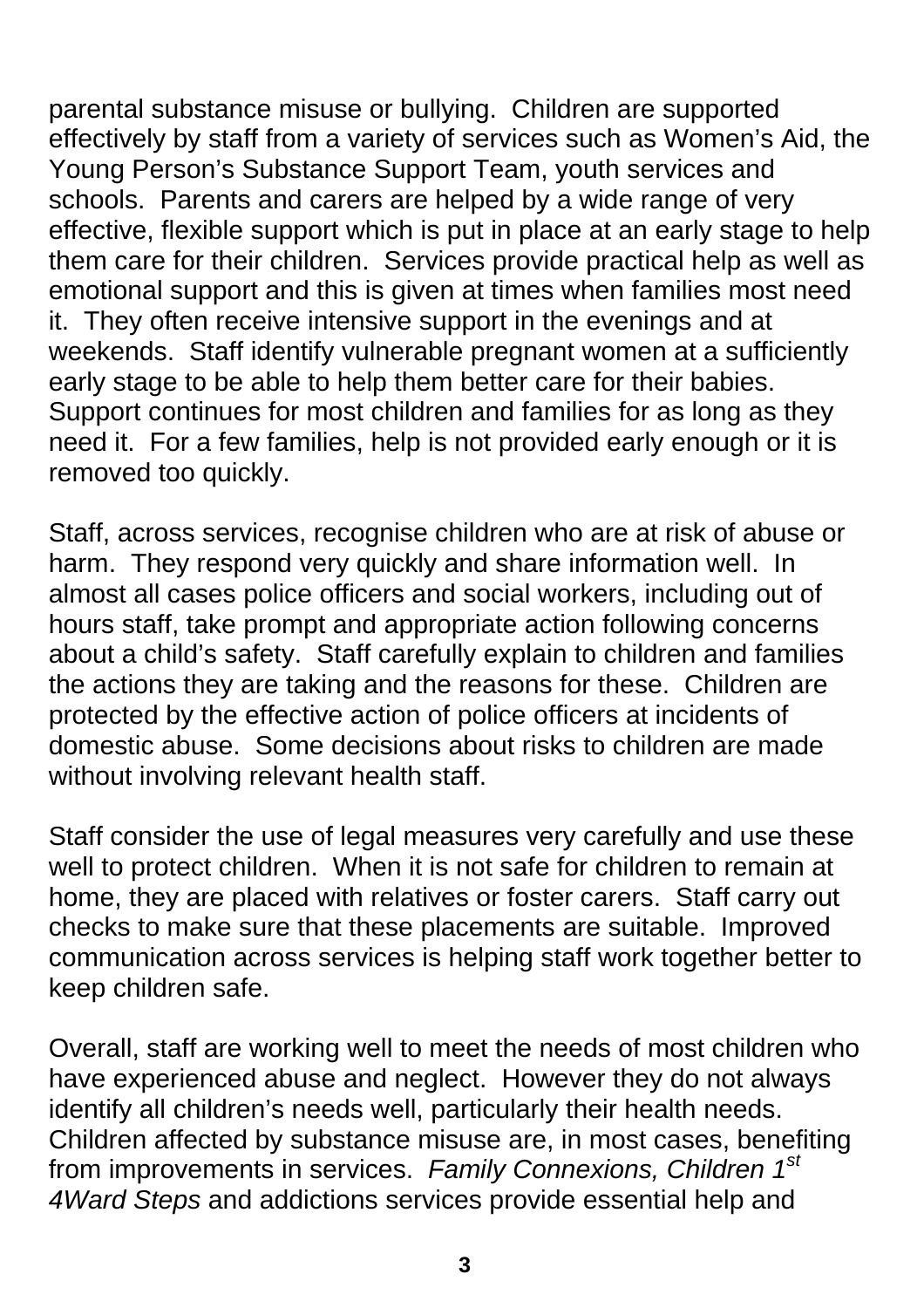support to meet children's needs effectively. Children who are not able to remain at home are looked after well by foster carers, friends and relatives or residential care staff. Plans to meet the needs of children who are looked after away from home and those who need a permanent place to live have improved. Children who need extra support to overcome difficulties in their lives as a result of abuse or trauma receive effective specialist help. A few wait too long for this and are not able to get alternative help while they are waiting.

There are reliable systems in place to trace children who go missing from school. Education staff ensure parents are informed quickly when children are absent from school. There is clear guidance to help staff across services to respond to children who run away from home. The Child Protection Committee (CPC) has recently developed comprehensive guidance to identify and respond to children who may have been moved around the country illegally. Staff are becoming increasingly aware of the support needs of young people in relation to their sexual identity.

Children and families are benefiting from very trusting and positive relationships with staff. Staff know them very well, listen attentively and take full account of their views. Staff pay special attention to very young children and those who are not able to talk about their worries. They carefully observe any changes in their behaviour. Staff work very effectively to build relationships and through this they are able to help families make positive changes to their lives. Children and families are assisted to express their views and feelings individually and in meetings. They are helped to understand what is happening and why. The Children 1<sup>st</sup> Advocacy Service gives very helpful independent support for all older children whose names are on the CPR.

## **5. How good is the management and delivery of services?**

Staff gather information from a range of services when they are assessing risks and needs. Important information about children's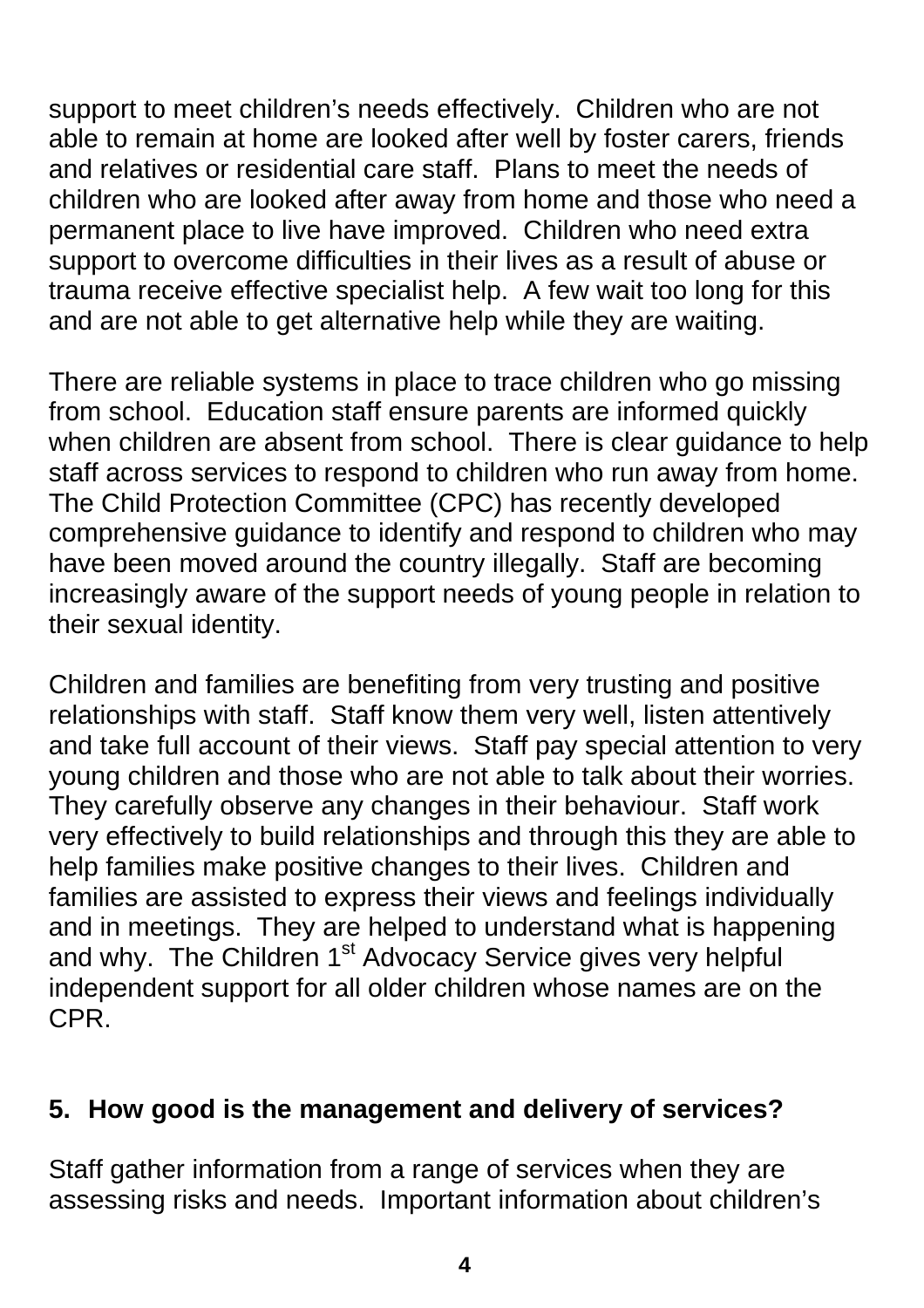health is now included more routinely. Overall, staff make helpful assessments but the quality of these is still too variable. They are working hard to make further improvements so that all of children's short and long-term needs are met. A shared assessment process and a shared plan have been introduced to help staff work better together to assess risks and meet children's needs. Managers have put in place an effective system to ensure that staff have enough information to give children affected by domestic abuse the support they need. This system involves staff in health and education services well. Chief Officers have agreed how to improve the contribution of health staff to planning child protection investigations. More work needs to be done to ensure all staff know about this and use it consistently so that children's health needs are never overlooked.

Staff in adult and children's services share information well to keep children safe from sex offenders who may pose a risk to them. When investigating concerns about children, medical examinations are carried out effectively. Suitably trained doctors are available at all times and see children in appropriate settings.

Chief Officers and senior managers are committed to reviewing work to improve services and outcomes for vulnerable children. They have considered their own performance to improve their leadership and ensure they are giving clear direction to support staff. They are encouraging staff to think more about their work and to check how it is improving children's lives. Increasingly, staff from different services are reviewing their work jointly, which is helping them work together better. Particularly helpful activities have included a joint examination of case records and a detailed review of the new system to support children affected by domestic abuse. However, not all reviewing activity is joined up well. Managers need to continue to develop reviewing the impact of services for vulnerable children. They should seek to involve children and families and the staff who work directly with them in that work.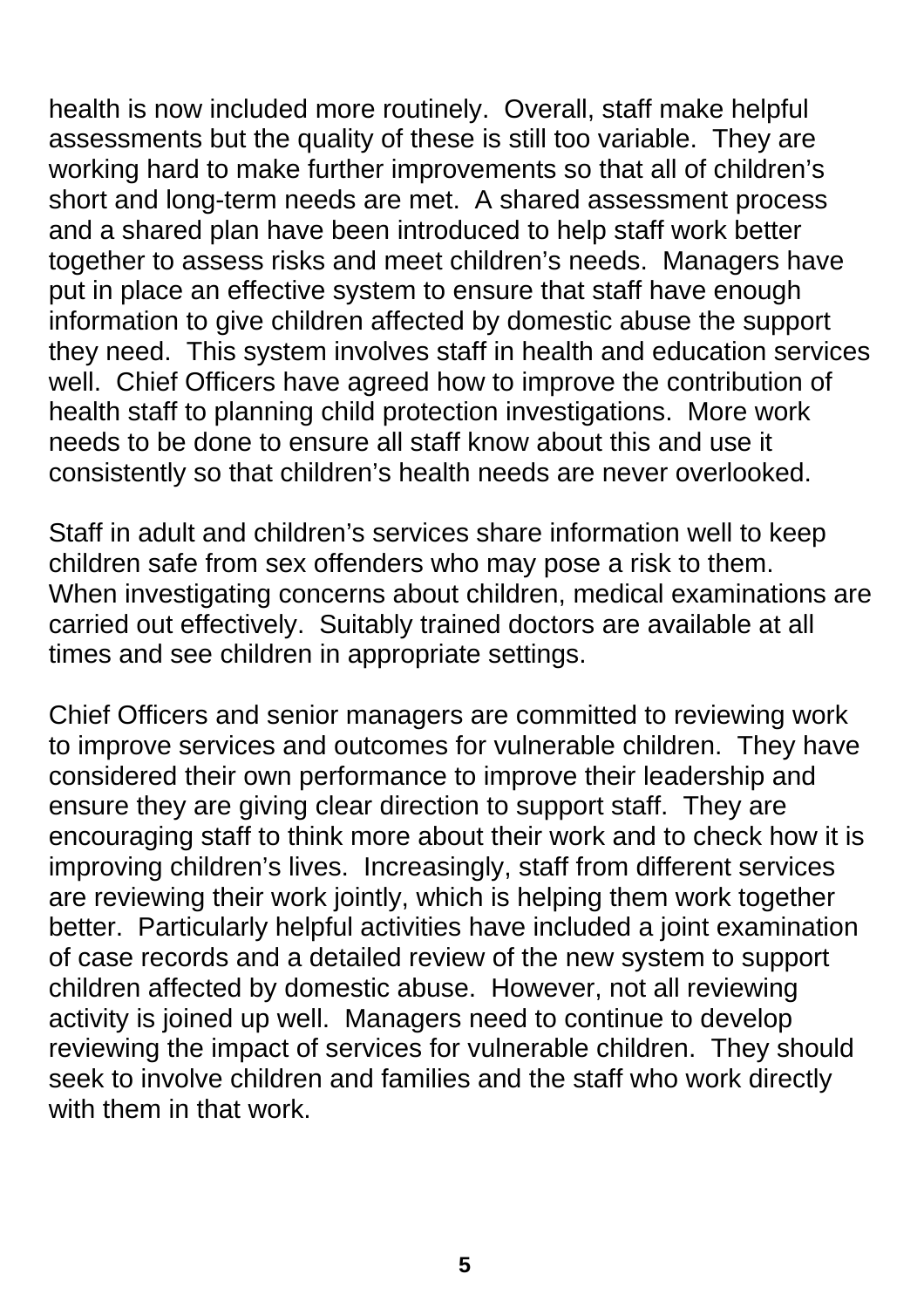# **6. How good is leadership and direction?**

Chief Officers and senior managers across services have developed a clear joint vision to protect children and have shared it successfully with staff and the public. This helps everyone appreciate the need to keep children safe. Staff clearly understand their leaders' expectations of them and their own roles and responsibilities. Effective leadership and clear direction are helping staff work better together. Chief Officers and managers keep in touch with the findings of local and national enquiries about child protection and make sure they apply any lessons locally, communicating them to staff effectively. They are working well with partners in other parts of Ayrshire to promote consistently high quality services. They ensure the CPC has enough resources to take forward their work to protect children. Partnership working and joint planning are continuing to improve. As a result, children are benefitting from better coordinated services which meet their needs.

## **7. How are services improving?**

The Integrated Children's Services Plan, *A Better Childhood* has clear aims about what services want to achieve. Senior managers ensure that staff use this when identifying, planning and improving outcomes for children and families. *The Child Protection Management Information Framework* has been revised and helpful links are made to national and local priorities for services.

Services review their performance regularly and a range of plans to improve service to children and families have been drawn up. These are regularly monitored by Chief Officers and the CPC and as a result some positive improvements have been made. Services have improved greatly the quality of provision to support children and families with a range of difficulties. Children and families are benefitting from better services as a result of staff working more closely together. Improvements have also been made to services for children living away from home which have made their lives better.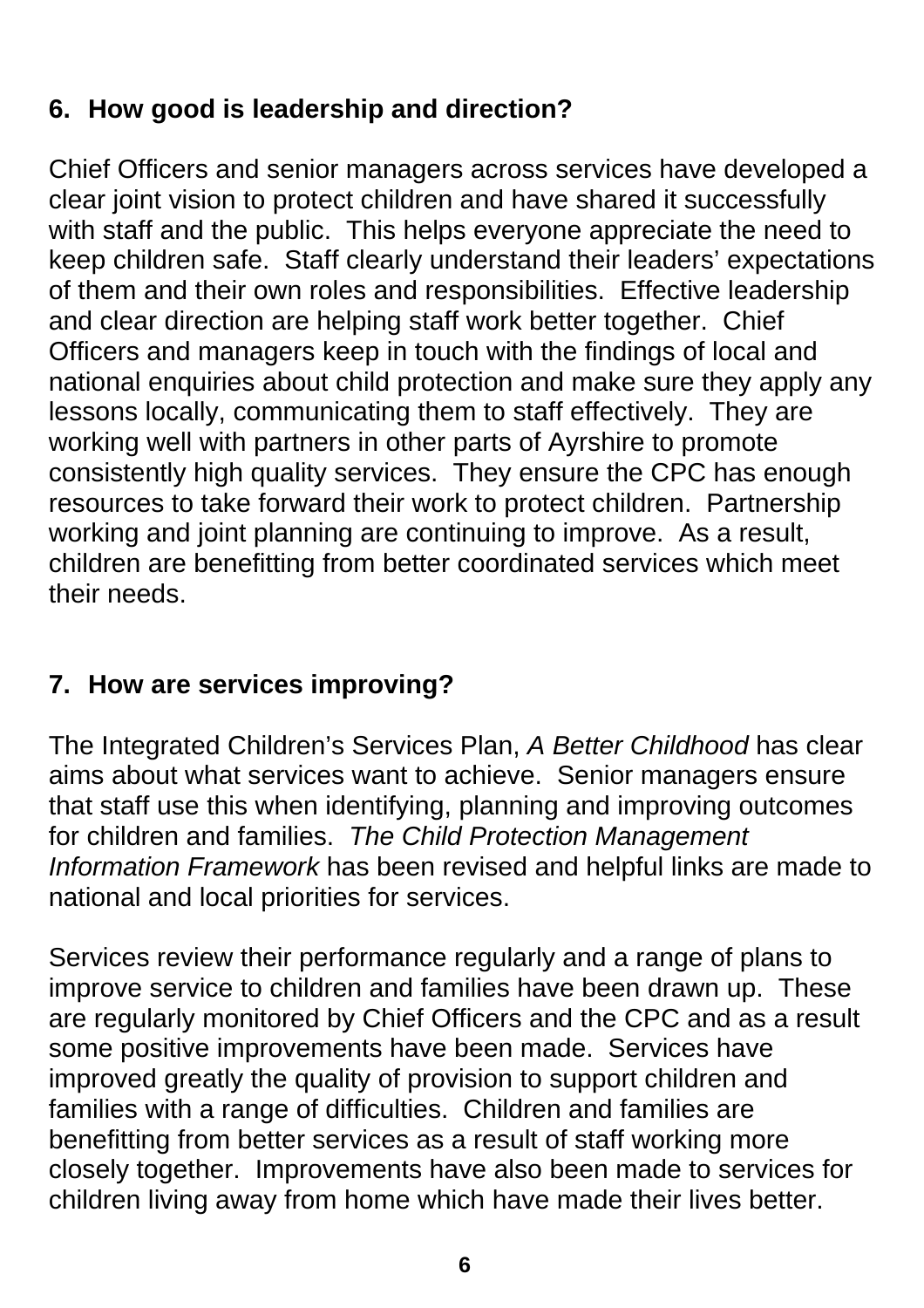Children are benefitting from clearer planning to meet their needs. Services have adopted new methods to support young children, parents and children unable to live at home leading to improvements in the lives of those involved. Although the full impact of all the revised approaches have yet to be felt, services are well placed to take these further forward effectively.

## **8. What happens next?**

We are confident that the services will be able to make the necessary improvements in light of the inspection findings. As a result, we will make no more visits in connection with this inspection. Our link inspector will maintain contact with services to support improvement.

We have agreed the following areas for improvement with services in the North Ayrshire Council area.

- Continue to improve the assessment of risk and needs, focusing more on improving outcomes for children and families.
- Strengthen approaches to reviewing the quality of services and more fully involve staff, children and families in this work.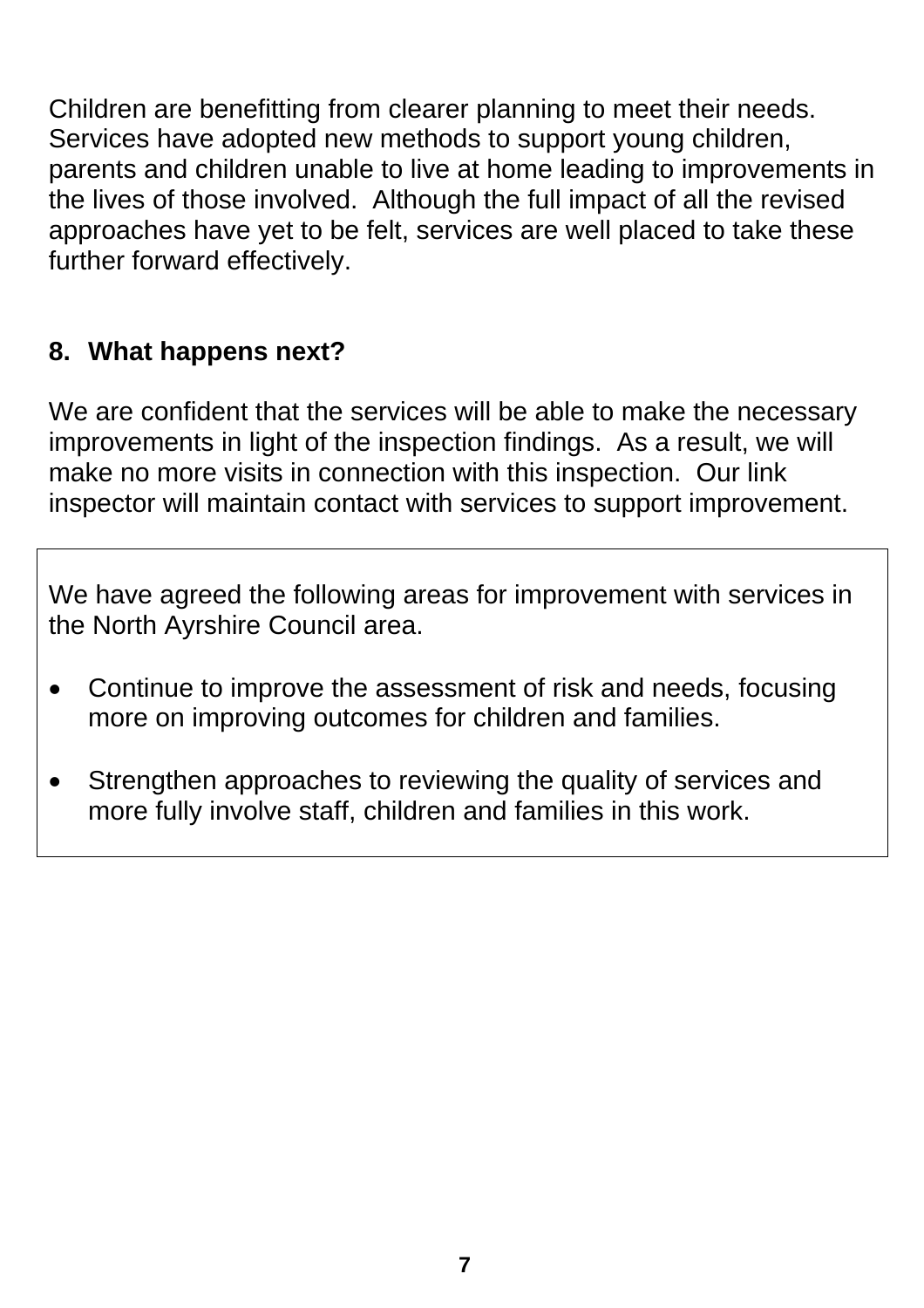Quality indicators help services and inspectors to judge what is good and what needs to be improved in the work to protect children and meet their needs. You can find these quality indicators in the HMIE publication *How well do we protect children and meet their needs?*  Following the inspection of each local authority area, the Scottish Government gathers evaluations of four important quality indicators to keep track of how well services across Scotland are doing to protect children and meet their needs.

Here are the evaluations of these for the North Ayrshire Council area.

| Children are listened to and respected    | very good |
|-------------------------------------------|-----------|
| Children are helped to keep safe          | very good |
| Response to immediate concerns            | very good |
| Meeting needs and reducing long term harm | good      |

We also evaluated the following aspects of the work within the local authority area.

| <b>Self-evaluation</b>      | good      |
|-----------------------------|-----------|
| Improvements in performance | very good |

#### **Managing Inspector: Joan Lafferty**